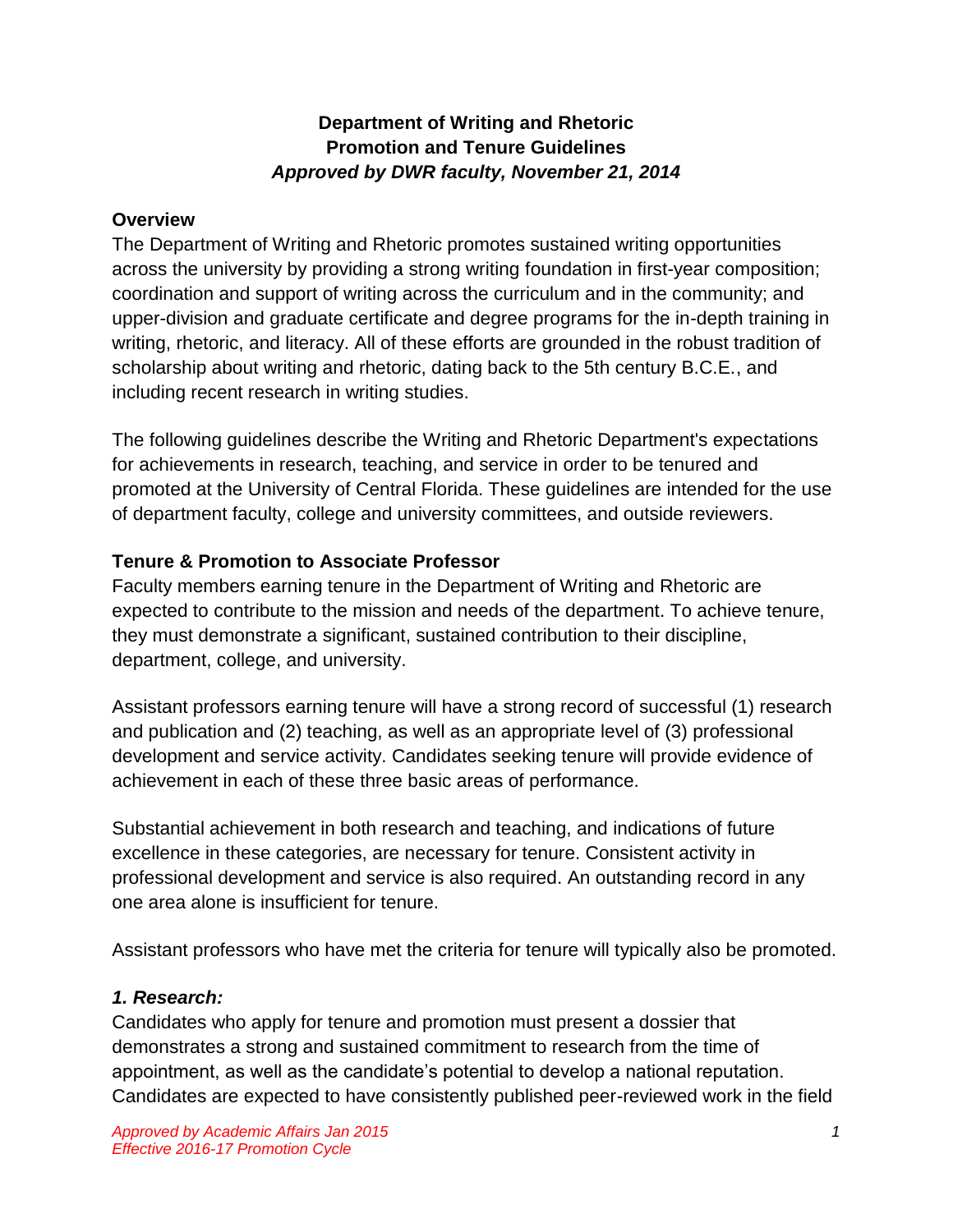of rhetoric and composition/writing studies and/or trans/interdisciplinary fields of relevance to rhetoric and composition. Typically such a record can be established with:

- six to seven substantial scholarly articles published or forthcoming in peerreviewed journals (or an equivalent combination of peer-reviewed articles and chapters in books from reputable presses) *or*
- a scholarly book (including a textbook, see criteria below) published by a reputable press, as well as several shorter publications in reputable books or journals.

High quality, peer-reviewed textbooks and edited collections with significant original content, published by reputable presses, are considered to be scholarly contributions. The amount of credit given for such contributions will be evaluated on a case-by-case basis.

While faculty should attempt to publish consistently, quality and impact are also important. Prestige of publication venues and/or noteworthy levels of recognition and impact will be considered and balanced with number of publications. In other words, fewer but exceptionally high-quality and high-impact publications may be sufficient for tenure, depending on the circumstances.

# *Areas of Inquiry, Methods, and Publication Genres and Media*

Research in the Department of Writing and Rhetoric is understood to include a wide variety of areas of inquiry, methods, and publication genres/media, including but not limited to: historical or theoretical research, pedagogical studies, assessment of writing pedagogies and programs, rhetorical analysis of traditional and new media texts, linguistic analyses, studies of community and civic literacies, multimodal and digital research, and other creative and narrative genres.

Because of the nature of the field, the Scholarship of Teaching and Learning is highly valued, as are pedagogical publications and assessment projects that result in significant contributions to the department and discipline, as demonstrated through peer-reviewed publications, conference presentations, and invited lectures and workshops.

Collaborative authorship is recognized as a valued practice for scholarship in Writing and Rhetoric. The faculty member's contributions to collaborative pieces should be documented in the dossier. Assuming substantial contributions, collaborative pieces will be counted as equivalent to single-authored pieces.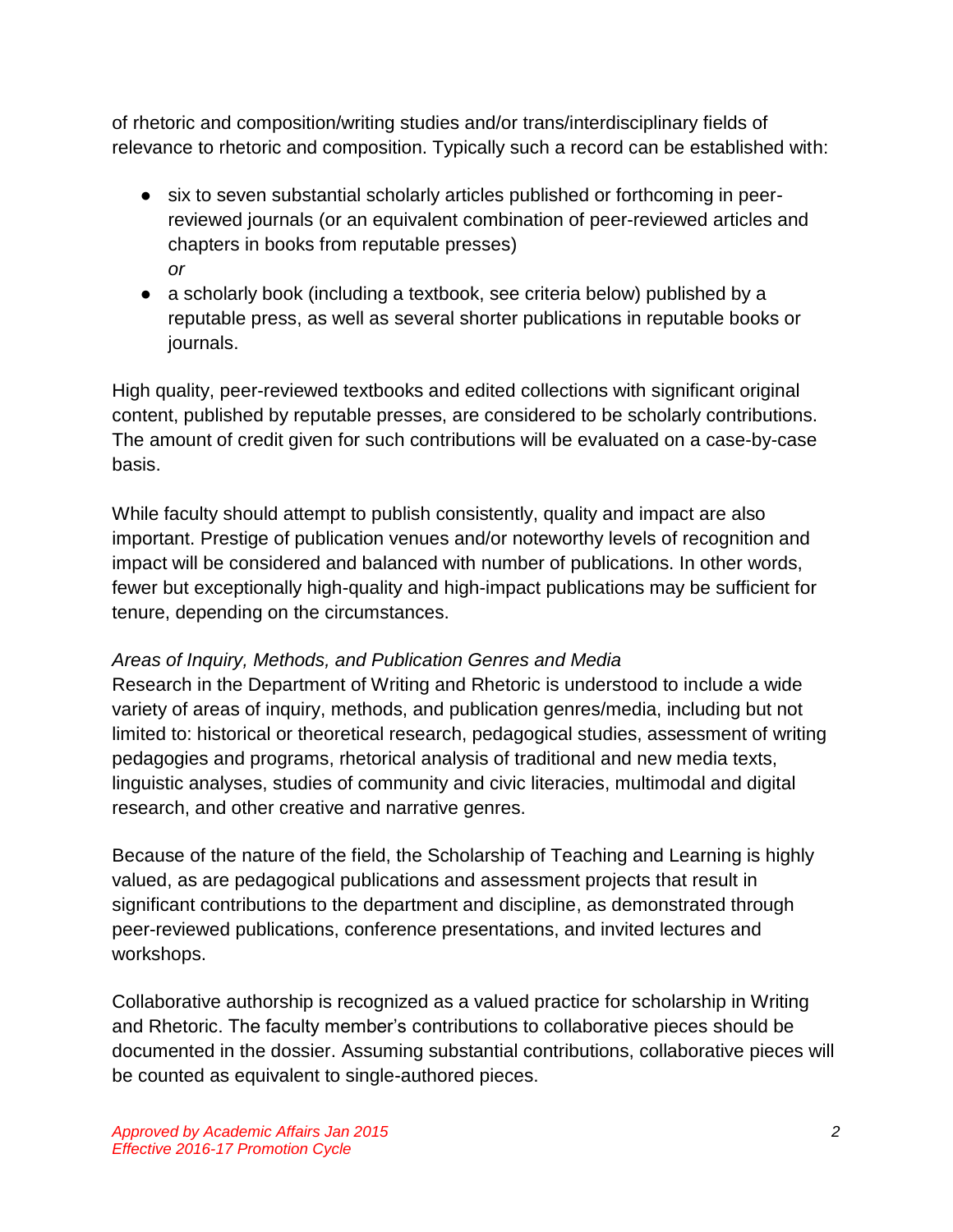Digital and multimodal publications are recognized as important to the field and will be judged, like all other publications, according to their demonstrated merit (e.g., peerreview, acceptance rate, and prestige). Digital and multimodal works should ideally be engaged in the media in which they were created. Open-access, peer-reviewed publications are valued like all other peer-reviewed publications.

## *Establishing National Recognition or Impact*

Peer-reviewed publications--such as journal articles, book chapters, and/or a book--are required for tenure. Other publications, such as book reviews and encyclopedia entries, can assist the candidate in gaining experience and recognition, but are not sufficient in and of themselves for achieving tenure. Likewise, activities such as presenting at conferences are useful for gaining recognition, but are also not sufficient for achieving tenure.

The following activities and accomplishments are useful for aiding candidates in their efforts to demonstrate a record of sustained scholarship and lay the groundwork for the national recognition and impact required by the University P&T guidelines:

- Giving invited talks, lectures, or workshops at other universities
- Serving as the featured, plenary, or keynote speaker at conferences
- Publishing in especially prestigious venues with wide readerships and very low acceptance rates
- Receiving research awards or being nominated by others for such awards
- Guest editing special issues of journals, or engaging in other national-level editorial work
- Serving on national committees related to research
- Being asked to perform scholarly reviews for journals or presses
- Having publications or presentations reviewed in print
- Being cited by others
- Having one's publications adopted in courses
- Having one's work reprinted or anthologized
- Gaining positive media visibility for one's work
- Providing documentation of significant community engagement or impact

At the level of assistant professor, faculty members can be expected to have achieved emerging national recognition in some of the above ways.

## *Status of Publications*

When seeking credit for scholarship, candidates should be aware of the following:

● *Published work* is most valuable.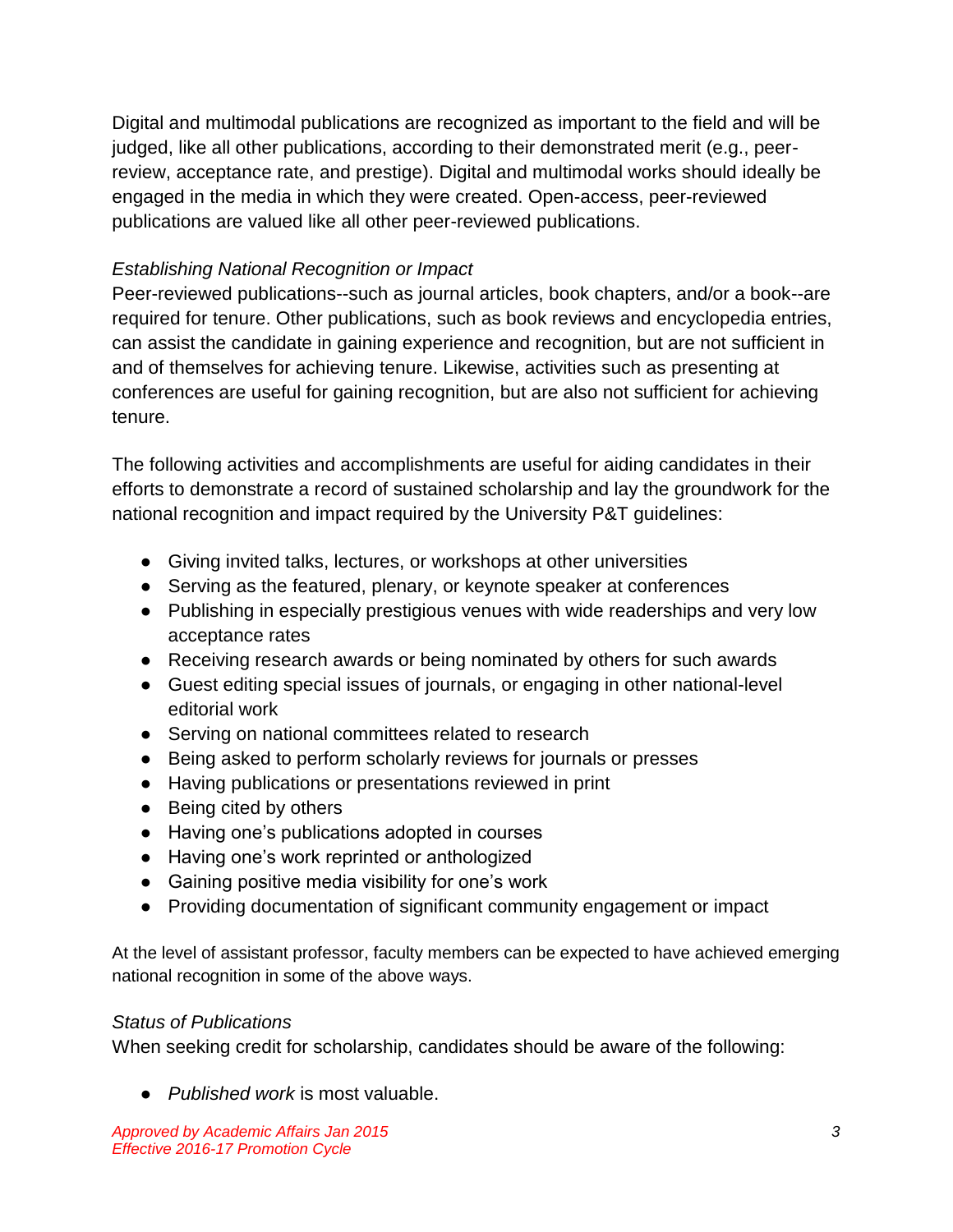- *Forthcoming work* (completed and accepted for publication, and soon to be published without further revision), the status of which has been clearly documented, also counts toward tenure. A book contract for a completed peerreviewed manuscript that is with the publisher and being prepared for publication is considered forthcoming.
- *Pending manuscripts* (out for review or under revision at the request of an editor) and *manuscripts under consideration* (submitted but still waiting for possible review) are not considered publications. However, such work is helpful for showing sustained progress.
- Generally, *advanced book contracts* for manuscripts that are not completed and have not yet received final approval by an editorial board are helpful for showing progress, but do not count as publications.

# *2. Teaching:*

The Department of Writing and Rhetoric highly values teaching and, thus, candidates for tenure and promotion are expected to demonstrate a record of teaching excellence. This record should be evident in strong annual evaluations and teaching observations. In addition, candidates are expected to participate in the pedagogical efforts of the department. These efforts might include:

- developing and teaching new courses;
- mentoring and/or training undergraduate and graduate students, writing center consultants, GTAs, and/or new faculty;
- attending and/or leading teaching-related workshops, reading groups, and other professional development activities;
- supervising Honors in the Major theses and M.A. and Ph.D. theses and dissertations;
- supervising independent studies;
- proposing and teaching service-learning courses;
- sharing teaching materials with others; and/or
- mentoring students who publish and present in public forums.

Teaching excellence should be demonstrated in the dossier through classroom observation letters, representative course syllabi and assignments (including courses the faculty member assisted in developing), representative student work, student comments, teaching awards, and/or materials from workshops and other presentations, etc.

# *3. Service:*

All tenure-line faculty members are expected to share in the work of the department, and should regularly attend faculty meetings, serve on department committees, and attend graduation ceremonies as needed. To achieve tenure and promotion, candidates